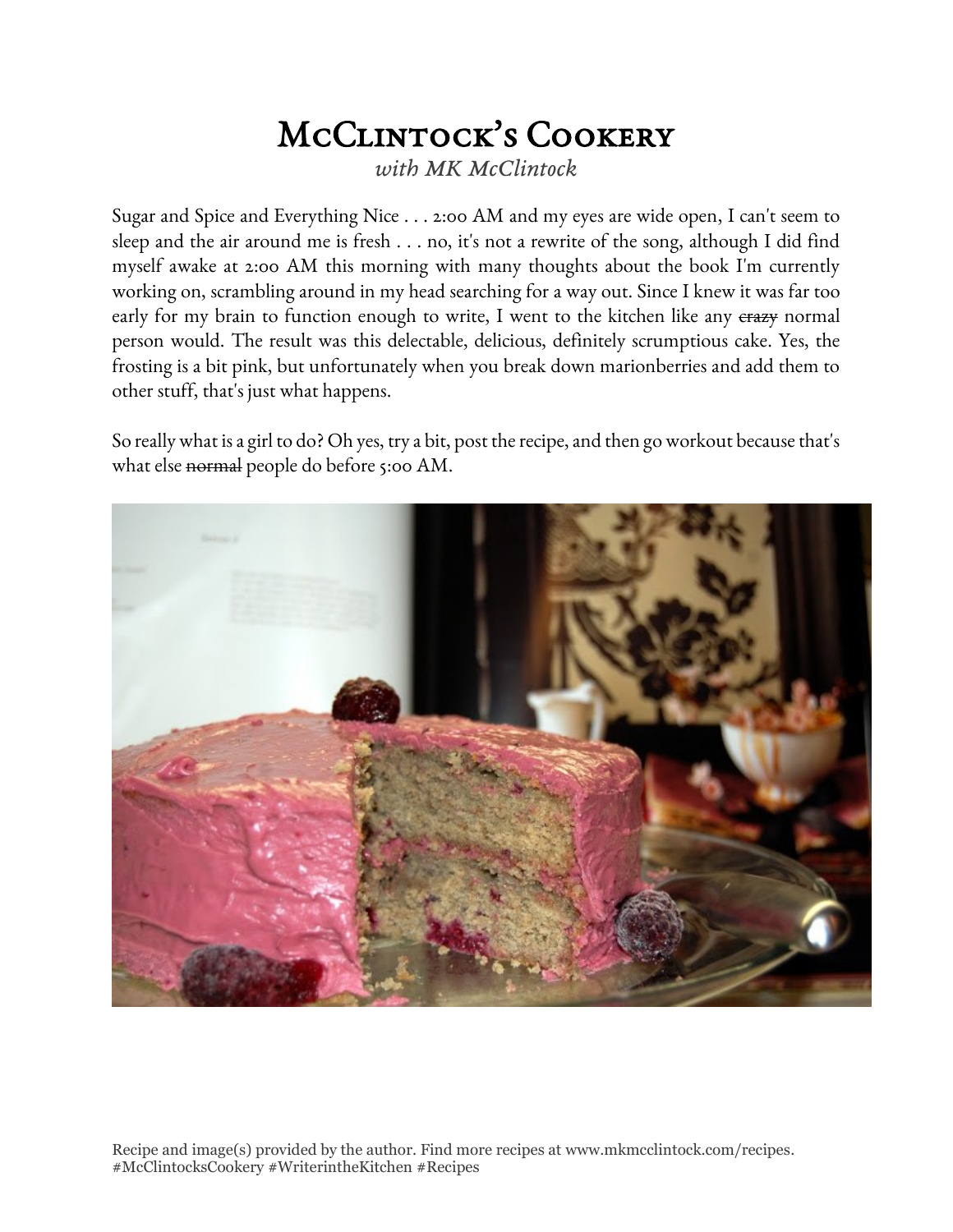## Marionberry Spice Cake with Marionberry Frosting

- 2 cups unbleached all-purpose flour
- I/2 tsp baking soda
- $1/2$  tsp sea salt (I use sea salt because I prefer the flavor and texture)
- $1/2$  tsp ground cinnamon
- I/2 tsp ground nutmeg
- 1/4 tsp black pepper
- Dash of ground cloves
- 1 cup packed dark brown sugar
- 1/2 cup unsalted butter (or Earth Balance), softened
- 3 large eggs
- I tsp vanilla extract
- I cup low-fat buttermilk
- 1/2 cup marionberries, crushed

## Frosting:

- $\frac{1}{2}$  cup dark brown sugar
- $1/2$  cup heavy whipping cream (split)
- I/4 marionberries
- I Tbs unsalted butter
- Dash of salt
- 2 cups powdered sugar
- $\frac{1}{2}$  tsp vanilla extract
- 1. Preheat oven to 350F and prepare 2-8" round cake pans by spraying with baking cooking spray. If you prefer, you can spray, flour then use parchment and spray again, but that's just too much work for me.
- 2. Combine 2 cups flour, baking soda, and dry ingredients down through the cloves, combine with a whisk.
- 3. Combine 1 cup brown sugar and 1/2 cup butter and beat at med-high speed until light and fluffy (approx 3 min).
- 4. Add eggs, one at a time, beating well, then beat in 1 tsp vanilla.
- 5. Add flour mixture and buttermilk mixture alternately to brown sugar mixture, beginning and ending with the flour. Beat until combined (do not over-beat).
- 6. Fold in marionberries and divide evenly between pans.